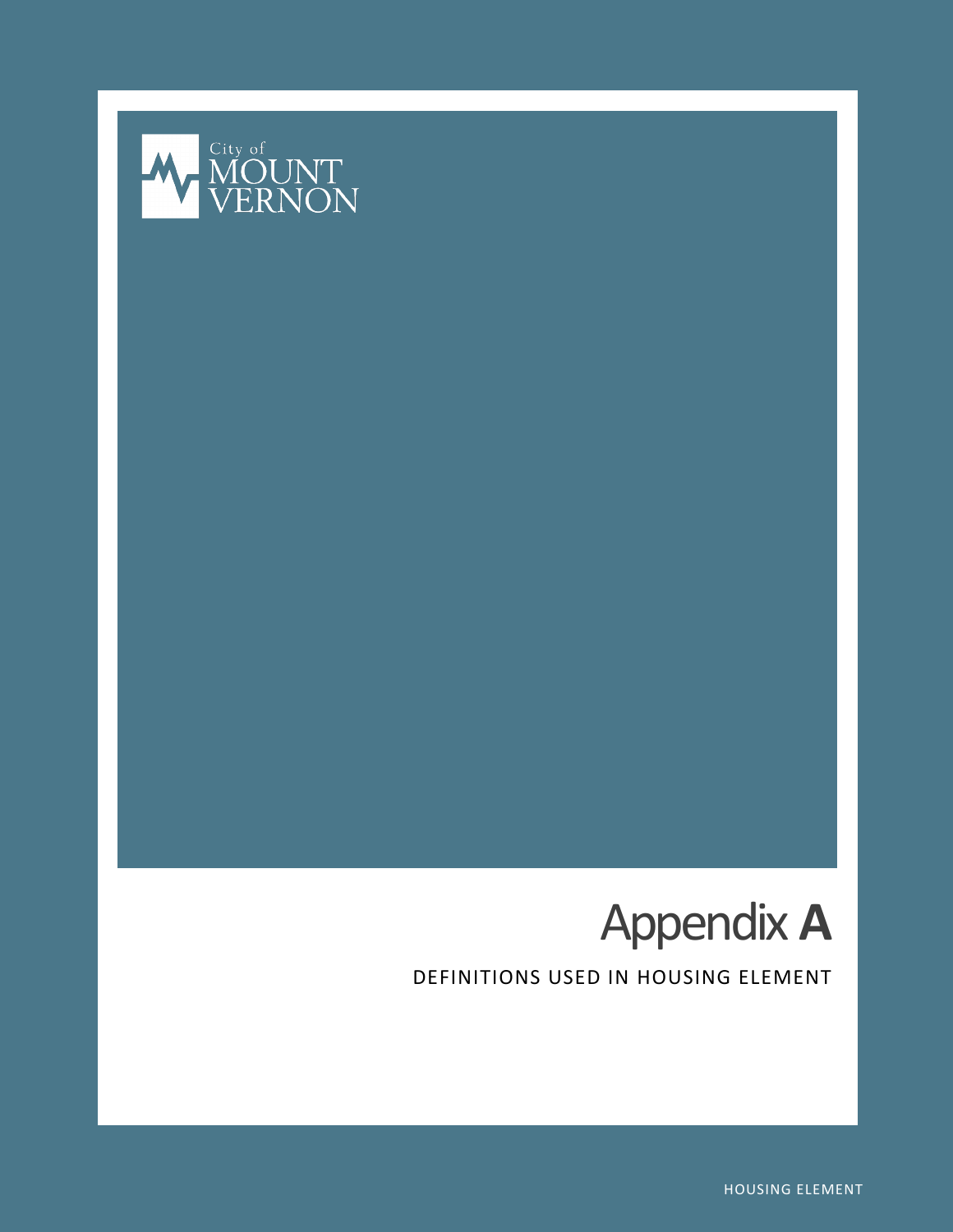## **HOUSING ELEMENT DEFINITIONS**

Following is a list of terms and their associated definitions used in this Element that will be helpful to understand while reading this document.

| <b>TERM</b>                                     | <b>DEFINITION</b>                                                                                                                                                                                                                                                                                                                                                                                                                                                |
|-------------------------------------------------|------------------------------------------------------------------------------------------------------------------------------------------------------------------------------------------------------------------------------------------------------------------------------------------------------------------------------------------------------------------------------------------------------------------------------------------------------------------|
| AFFORDABLE HOUSING                              | Affordable housing is housing for which the occupant is paying no more than 30<br>percent of their gross income for housing costs, including utilities other than<br>telephone, cable, internet (and the like) to qualify as affordable housing.                                                                                                                                                                                                                 |
| AREA MEDIAN INCOME<br>(AMI)                     | Also known as the median family income, is an estimate of median family income<br>for a metropolitan or non-metropolitan area. These are developed with U.S. Census<br>data and an inflation factor based on the CBO forecast of the national CPI. HUD<br>calculates and releases this data on a yearly basis.<br>In Skagit County the AMI in 2015 for a family of four was \$68,200.00.                                                                         |
|                                                 |                                                                                                                                                                                                                                                                                                                                                                                                                                                                  |
| <b>FAIR HOUSING ACT</b>                         | The Fair Housing Act was adopted in 1968 (and amended in 1974 and 1988)<br>providing the HUD Secretary with fair housing enforcement and investigation<br>responsibilities. This law that prohibits discrimination in all facets of the home<br>buying process on the basis of race, color, national origin, religion, sex, familial<br>status, or disability.                                                                                                   |
|                                                 | The Fair Housing Program provides funding to public and private entities<br>formulating or carrying out programs to prevent or eliminate discriminatory housing<br>practices.                                                                                                                                                                                                                                                                                    |
| <b>FAIR MARKET RENTS</b>                        | FMRs are gross rent estimates that HUD calculates on a yearly basis. They include<br>the rent plus the cost of all tenant-paid utilities, except telephones, cable or satellite<br>television service, and internet service.                                                                                                                                                                                                                                     |
|                                                 | The 2016 Skagit County FMR for a three (3) bedroom unit is \$1,331.00.                                                                                                                                                                                                                                                                                                                                                                                           |
| <b>FAMILY</b>                                   | According to the U.S. Census a family consists of two or more people (one of whom<br>is the householder) related by birth, marriage, or adoption residing in the same<br>housing unit.                                                                                                                                                                                                                                                                           |
| FARMWORKER(S),<br><b>MIGRANT &amp; SEASONAL</b> | A seasonal farmworker is defined as a person who worked a total of 25 or more<br>days (or parts of days) doing in which some work was performed in farmwork,<br>earned at least half of their income from farmwork and was not employed in<br>farmwork year round by the same employer during the previous 12 months (20 CFR<br>Chapter V, Part 651, Section 651.10).                                                                                            |
|                                                 | A migrant farmworker is a seasonal farmworker who had to travel to do farmwork<br>so that they were unable to return to their permanent residence on the same date<br>(20 CFR Chapter V, Part 651, Section 651.10).                                                                                                                                                                                                                                              |
| <b>HOMELESS PERSON</b>                          | A "Homeless person" means an individual living outside or in a building not meant<br>for human habitation or which they have no legal right to occupy, in an emergency<br>shelter, or in a temporary housing program which may include a transitional and<br>supportive housing program if habitation time limits exist. This definition includes<br>substance abusers, people with mental illness, and sex offenders who are<br>homeless (RCW 43.185C.010[12]). |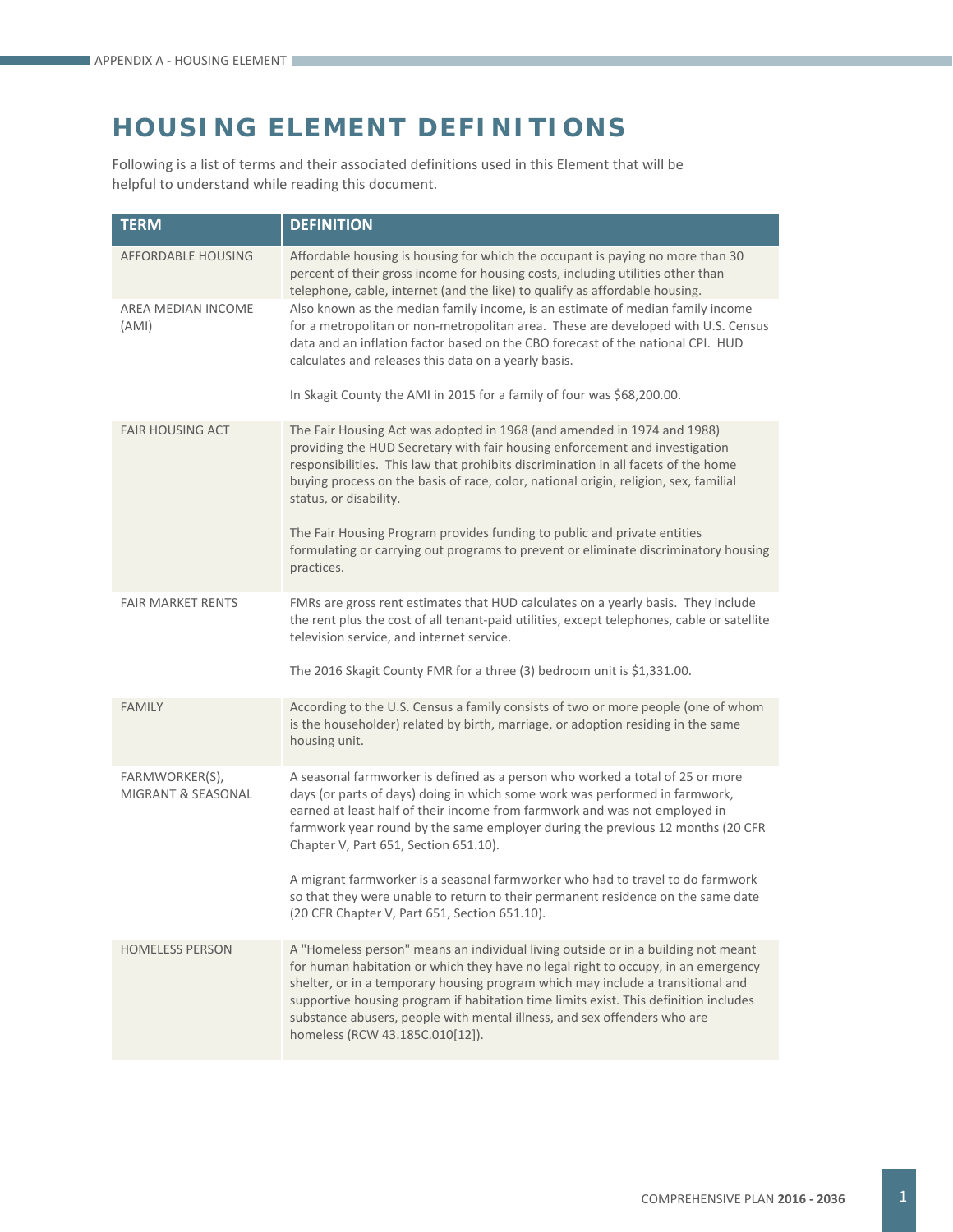| <b>TERM</b>                                                                                 | <b>DEFINITION</b>                                                                                                                                                                                                                                                                                                                                                                                                                                                                                                                          |
|---------------------------------------------------------------------------------------------|--------------------------------------------------------------------------------------------------------------------------------------------------------------------------------------------------------------------------------------------------------------------------------------------------------------------------------------------------------------------------------------------------------------------------------------------------------------------------------------------------------------------------------------------|
| <b>HOUSEHOLD</b>                                                                            | According to the U.S. Census a household consists of all people who occupy a<br>housing unit regardless of relationship. A household may consist of a person living<br>alone or multiple unrelated individuals or families living together.                                                                                                                                                                                                                                                                                                |
| <b>HOUSING FIRST</b>                                                                        | The National Alliance to End Homelessness describes the Housing First approach<br>as follows:                                                                                                                                                                                                                                                                                                                                                                                                                                              |
|                                                                                             | Housing First is an approach that centers on providing homeless people with<br>housing quickly and then providing services as needed. What differentiates a<br>Housing First approach from other strategies is that there is an immediate and<br>primary focus on helping individuals and families quickly access and sustain<br>permanent housing. This approach has the benefit of being consistent with what<br>most people experiencing homelessness want and seek help to achieve. Housing<br>First programs share critical elements: |
|                                                                                             | There is a focus on helping individuals and families access and sustain<br>$^{+}$<br>rental housing as quickly as possible and the housing is not time-limited;<br>A variety of services are delivered primarily following a housing<br>$^{+}$<br>placement to promote housing stability and individual well-being;<br>Such services are time-limited or long-term depending upon individual<br>$^{+}$                                                                                                                                     |
|                                                                                             | need; and<br>Housing is not contingent on compliance with services - instead,<br>$^{+}$<br>participants must comply with a standard lease agreement and are<br>provided with the services and supports that are necessary to help them<br>do so successfully.                                                                                                                                                                                                                                                                              |
| $HUD - U.S.$<br><b>DEPARTMENT OF</b><br><b>HOUSING AND URBAN</b><br>DEVELOPMENT             | The Department of Housing and Urban Development (HUD) is a U.S. government<br>agency created in 1965 to support community development and home<br>ownership. HUD does this by improving affordable home ownership<br>opportunities, increasing safe and affordable rental options, reducing chronic<br>homelessness, fighting housing discrimination by ensuring equal opportunity in<br>the rental and purchase markets, and supporting vulnerable populations.                                                                           |
| <b>INCOME LEVELS:</b><br>+ EXTREMELY LOW<br>+ VERY LOW<br>$+$ LOW<br>+ MODERATE<br>+ MIDDLE | Households are defined by HUD, and other Federal/State agencies, into the<br>following general categories based on household income. The percentages listed<br>below can vary; however, for the most part, the income percentages below are<br>representative.                                                                                                                                                                                                                                                                             |
|                                                                                             | "Extremely Low Income" means households whose incomes do not exceed 30<br>percent of the area median income.                                                                                                                                                                                                                                                                                                                                                                                                                               |
|                                                                                             | "Very low-income" means households whose incomes are between 31 and 50<br>percent of the area median income.                                                                                                                                                                                                                                                                                                                                                                                                                               |
|                                                                                             | "Low income" means households whose incomes are between 51 and 80 percent<br>of the area median income.                                                                                                                                                                                                                                                                                                                                                                                                                                    |
|                                                                                             | "Moderate Income" means households whose incomes are between 81 and 95<br>percent of the area median income.                                                                                                                                                                                                                                                                                                                                                                                                                               |
|                                                                                             | "Middle Income" means households whose incomes are between 96 and 120<br>percent of the area median income.                                                                                                                                                                                                                                                                                                                                                                                                                                |